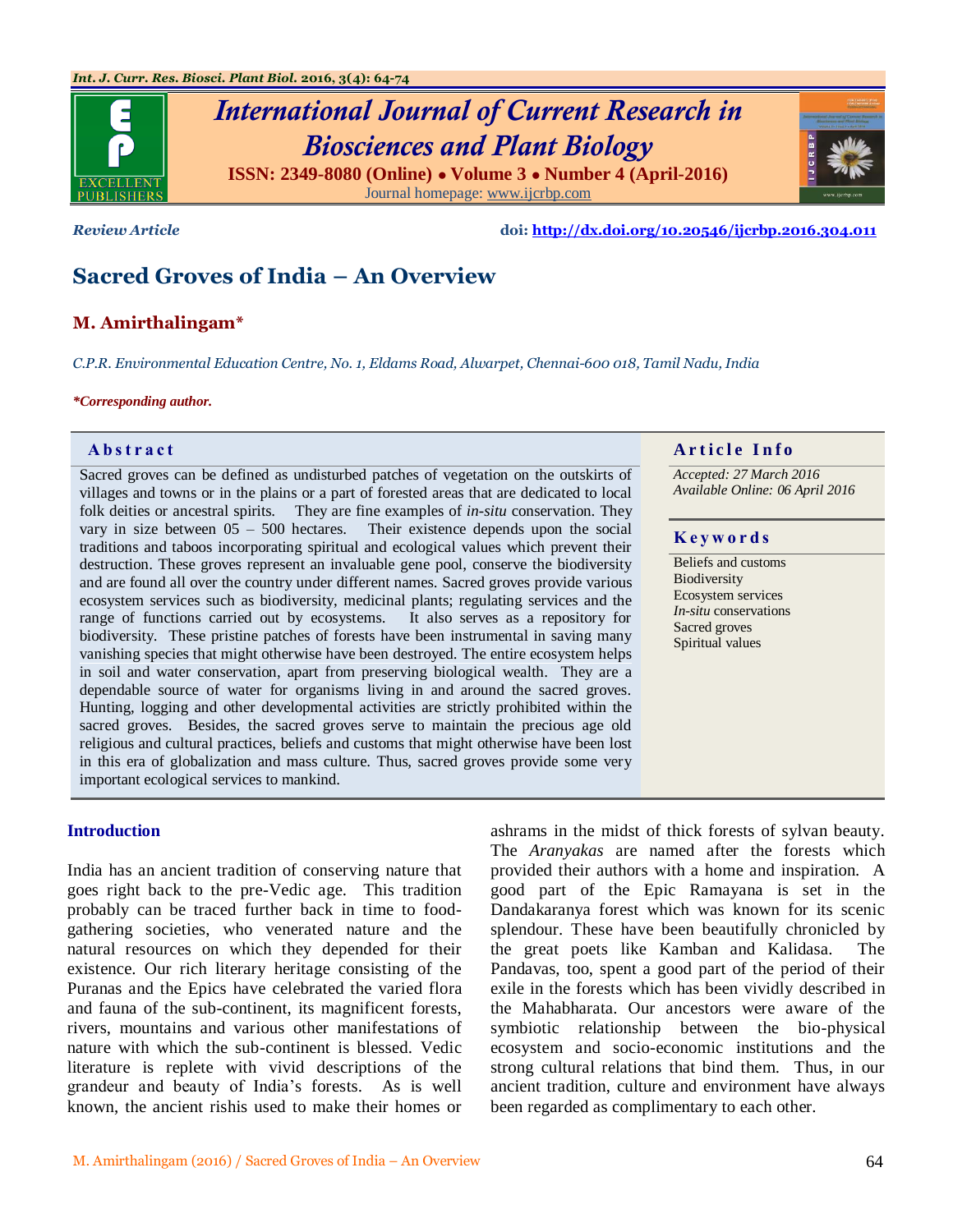It is believed that the sacred groves originated after the introduction of the practice of agriculture and are found in almost all parts of India. They can be described as a mini-ecosystem containing a rich repository of nature"s unique biodiversity. They are also a product of the socio-ecological philosophy of our ancestors. The ancient religious beliefs and traditions which have been handed down through thousands of generations have played a unique role in the preservation of these miniecosystems.

Many sacred groves constitute pristine vegetation and are rich in vegetation and associate groups of organisms. A few species found in the sacred groves are also important keystone species, which maintain the biodiversity of the grove. In many cases, they represent the remnant nearnatural vegetation. They also serve as a seed source through dispersal by birds. They are also an important refuge for rare and endangered medicinal plants (Joshi and Gadgil, 1991). In addition, transpiration from the sacred groves increases atmospheric humidity and reduces temperature in the immediate vicinity and produces a favourable microclimate for several organisms. Sacred groves thus play a crucial role in soil conservation. Soil erosion is prevented because of water retention capacity and the soil binding nature of trees. The root mat prevents the nutrients from leaching out. They also play an important role in soil and water conservation and are often the only source of water for many animals and birds. They also protect the watersheds and water sources. In short, sacred groves provide some very important ecological services to mankind.

The sacred groves vary immensely in size. Some contain only a few trees while others are hundreds of acres in size. Some form part of large forested areas while others exist as islands in open plains or deserts. The sacred groves are closely linked to the local communities and various endogamous groups. For example, in India alone the groves are associated with almost 40,000 endogamous groups within the Hindu caste system. In any case, the preservation of these groves has been found to be strongly linked to caste and religious grouping supported by traditional religious and social beliefs. This has helped to preserve them in a relatively undisturbed state. They also help to define the cultural identity of the communities that protect them. They are also closely linked with the politics and economies of these communities. In the majority of the cases, the management of these groves is a associated with separate caste groups, by a village as a whole or by

a clan. In India, the sacred groves are still in the process of being documented. There are 13,270 sacred groves that are found to be intact. Out of this only 138 hectares comprise of totally undisturbed vegetation and about 3188 hectares have an open canopy. However, initial studies indicate that the number of sacred groves in the country may be as high as 100,000 to 150,000 (Malhotra, 1998). The total area under sacred groves in India has been estimated to be 33,000 hectares which comes to 0.01 percent of the total area of the country. However, the actual area could be as high as 42,000 hectares taking into account the 4,415 sacred groves reported so far (Gokhale et al., 1998). However, in contrast to the above facts, C.P.R. Environmental Education Centre has so far documented a total of 10,377 sacred groves which have been authenticated. The breakup of the groves state wise is given in Table 1 and Fig. 1.

# **Types of sacred groves**

Sacred groves may be classified into five categories as mentioned below:

- **Local village sacred groves**, which are managed by the entire village, although the village may be composed of several tribal communities and ethnic groups.
- **Regional sacred groves**, which are managed by a temple trust, and which are visited by people from several districts (e.g. Sabarimala sacred grove at Kanjikkuzhi, Alappuzha district Kerala).
- **Pan-Indian sacred groves**, which are large and are managed by a temple trust, where people from many parts of the country visit and worship the deity, (e.g. Garhwal Himalayas).
- **Sacred groves as the abode of ancestral spirits**, which are both a burial ground and location of deity and ancestor worship

# **Sacred groves and their status in different states of India**

The sacred groves are known by different nomenclature in various parts of the country. According to Malhotra (1998), around 13,270 groves have been reported from all over the country. Some of the important areas where the survey is being conducted like Chhattisgarh, Kerala, Madhya Pradesh, Odisha, Rajasthan, Bihar, Mizoram, Nagaland and Himachal Pradesh are yet to report the true picture of the sacred groves.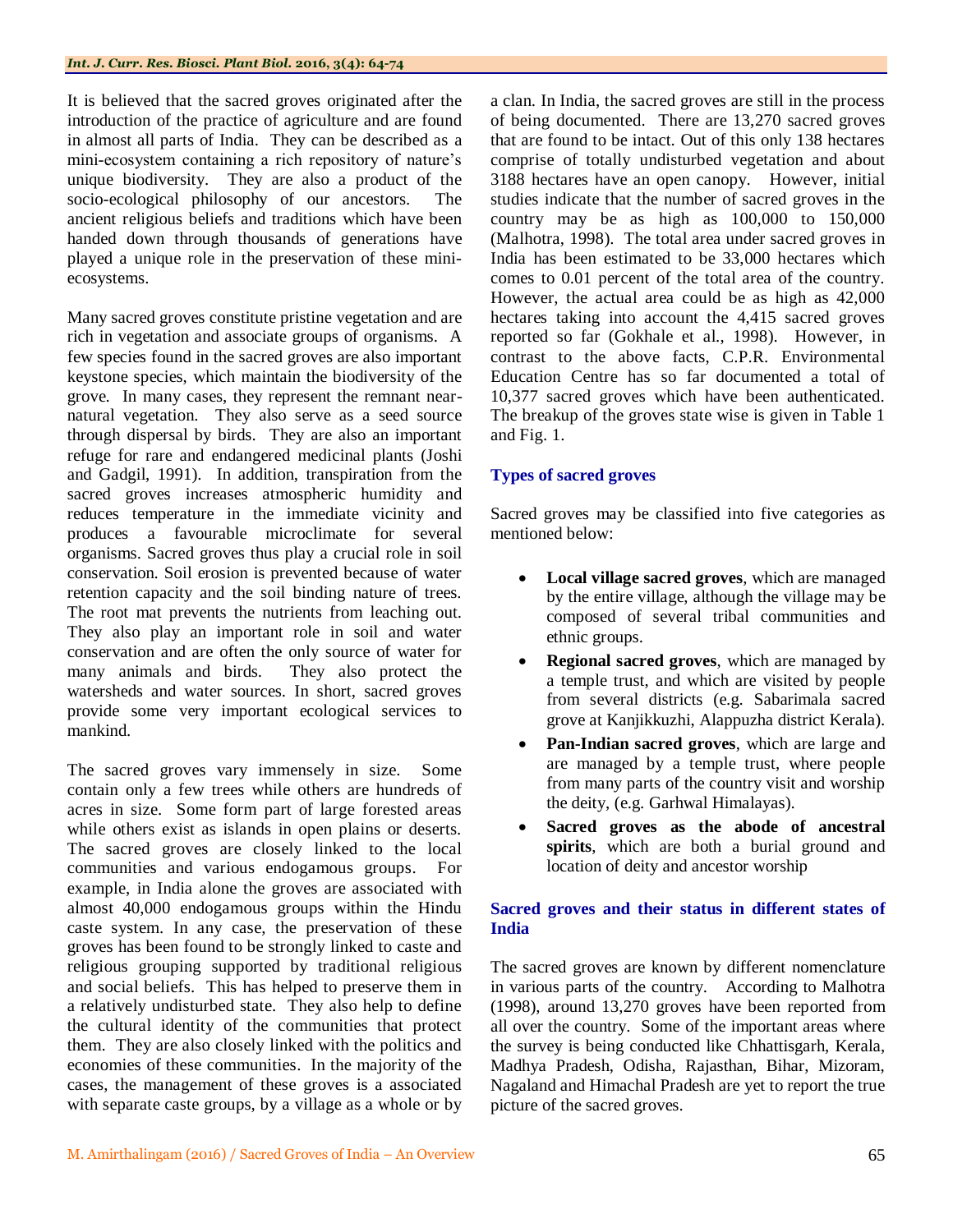#### Table 1. State-wise breakup of sacred groves (SG) in India.

| S. No. | Location                 | No. of SG       | <b>Districts</b>         | <b>Source</b>                                                           |
|--------|--------------------------|-----------------|--------------------------|-------------------------------------------------------------------------|
| 1.     | Andhra Pradesh           | 677             | 13                       | WWF, Andhra Pradesh (1996)                                              |
| 2.     | <b>Arunachal Pradesh</b> | 58              | $\overline{c}$           | Chatterjee et al. (2000)                                                |
| 3.     | <b>Arunachal Pradesh</b> | 101             | $\overline{4}$           | Khan (2007)                                                             |
| 4.     | Assam                    | 17              |                          | Karbi Anglong Community Resource Management Society                     |
| 5.     | Assam                    | 12              | $\mathbf{1}$             | Pramod Medhi and Sachin Kumar Borthakur (2013)                          |
| 6.     | Bihar                    | 43              | $\mathbf{2}$             | Ranwa et al. (1998) and Gokhale (2002)                                  |
| 7.     | Chhattisgarh             | 6               | $\mathbf{2}$             | Patnaik and Pandey (2014)                                               |
| 8.     | Chhattisgarh             | 57              | $\overline{a}$           | Rahangdale et al. (2014)                                                |
| 9.     | Goa                      | 93              | $\overline{a}$           | Rajendra Kerkar (2010)                                                  |
| 10.    | Gujarat                  | 6               | $\mathbf{1}$             | Patel and Patel (2012)                                                  |
| 11.    | Gujarat                  | 4               | $\mathbf{1}$             | Maru and Patel (2013)                                                   |
|        |                          |                 |                          | Patel and Patel (2013)                                                  |
| 12.    | Gujarat                  | 5               | $\mathbf{1}$             |                                                                         |
| 13.    | Gujarat                  | 6               | $\mathbf{1}$             | Patel Hitesh and Patel (2013)                                           |
| 14.    | Gujarat                  | 18              | $\mathbf{1}$             | Community conserved areas, (Gujarat), Kalpavriksh, Pune (2004).         |
| 15.    | Gujarat                  | $\mathbf{1}$    | $\mathbf{1}$             | Nimisha et al. (2013)                                                   |
| 16.    | Gujarat                  | $\overline{c}$  | $\mathbf{1}$             | Patel et al. (2014)                                                     |
| 17.    | Jammu and Kashmir        | 16              | $\overline{a}$           | Gupta and Sharma (2013)                                                 |
| 18.    | Jammu and Kashmir        | 60              | $\overline{\phantom{a}}$ | Priya and Sharma (2014)                                                 |
| 19.    | Jammu and Kashmir        | 16              | $\overline{\phantom{a}}$ | Sharma and Devi (2014)                                                  |
| 20.    | Jharkhand                | 29              | $\mathbf{1}$             | Mahato (2012)                                                           |
| 21.    | Karnataka                | 1476            | $\overline{\phantom{a}}$ | Chandran and Gadgil (1998)                                              |
| 22.    | Kerala                   | 644             |                          | Induchoodan, 1996                                                       |
| 23.    | Kerala                   | 452             | 13                       | http://www.forest.kerala.gov.in/                                        |
| 24.    | Haryana                  | 248             | $\overline{\phantom{a}}$ | NAEB (1995)                                                             |
| 25.    | Himachal Pradesh         | 329             | $\overline{\phantom{a}}$ | Sacred Groves of Himachal Pradesh, Down to Earth, 31 December, 2003     |
| 26.    | Madhya Pradesh           | 23              |                          | Kala (2011)                                                             |
| 27.    | Madhya Pradesh           | 77              | $\overline{\phantom{a}}$ | Shrivastava et al. (2011)                                               |
| 28.    | Madhya Pradesh           | 49              | $\qquad \qquad -$        | Masih and Homkar (2009)                                                 |
| 29.    | Madhya Pradesh           | 20              | 10                       | Rajiv Rai (2014)                                                        |
| 30.    | Maharashtra              | 1600            | $\blacksquare$           | Deshmukh et al. (1998)                                                  |
| 31.    | Maharashtra              | 250             | $\mathbf{1}$             | Godbole et al., 1998                                                    |
| 32.    | Maharashtra              | 483             | 10                       | Gadgil and Vartak (1981b)                                               |
| 33.    | Manipur                  | 166             | 4                        | Khumbongmayum, et al. (2004)                                            |
| 34.    | Manipur                  | 365             | $\overline{\phantom{a}}$ | Devi (2000)                                                             |
| 35.    | Meghalaya                | 105             | 6                        | Tiwari et al. (1999)                                                    |
| 36.    | Odisha                   | 169             | $\overline{\phantom{a}}$ | Malhotra et al. (1998)                                                  |
| 37.    | Odisha                   | 6               | $\overline{\phantom{a}}$ | Debabrata et al. (2014)                                                 |
|        |                          |                 |                          |                                                                         |
| 38.    | Odisha                   | 13              |                          | Mohanta and Adhikari (2012)                                             |
| 39.    | Puducherry               | 108             | $\overline{\phantom{a}}$ | Dr. V.Krishnan, Plant Biodiversity, Bio-cultural Perspectives of Sacred |
|        |                          |                 |                          | Groves of Pondicherry and its environs                                  |
| 40.    | Rajasthan                | 570             | 13                       | Aman Singh, Krishi Avam Paristhitiki Vikas Sansthan (KRAPAVIS)          |
| 41.    | Sikkim                   | 16              |                          | ENVIS Newsletter, The Forest, Environment & Wildlife Managemnt,         |
|        |                          |                 |                          | Government of Sikkim (2011)                                             |
| 42.    | Tamil Nadu               | 1275            | 31                       | Amirthalingam (2012)                                                    |
| 43.    | Telangana                | 57              | $10\,$                   | WWF, Andhra Pradesh (1996)                                              |
| 44.    | Uttarakhand              | $\overline{4}$  | $\mathbf{1}$             | Dhaila-Adhikari and Adhikari (2007)                                     |
| 45.    | Uttarakhand              | 16              | $\mathbf{1}$             | Dr. S.S. Samant, Govind Ballabh Pant Institute of Himalayan             |
|        |                          |                 |                          | Environment and Development, GBPIHED, Almora                            |
| 47.    | Uttarakhand              | 3               | $\mathbf{1}$             | CCA (ed.) Neema Pathak, Kalpavriksh (2009)                              |
| 48.    | Uttarakhand              | 102             | $\overline{a}$           | Gokhala and Pala (2011)                                                 |
| 49.    | Uttarakhand              | $7\phantom{.0}$ |                          | Sing et al. (2014)                                                      |
| 50.    | <b>Uttar Pradesh</b>     | 32              |                          | Singh $(2011)$                                                          |
| 51.    | <b>West Bengal</b>       | 46              |                          | Ranwa et al. (2002)                                                     |
| 52.    | <b>West Bengal</b>       | 20              |                          | Pandit and Bhakat (2006)                                                |
| 53.    | <b>West Bengal</b>       | $\mathfrak{Z}$  |                          | Bhakat and Sen (2008)                                                   |
| 54.    | <b>West Bengal</b>       | 57              |                          | Dandapat and Mishra (2014)                                              |
| 55.    | West Bengal              | 190             |                          | Deb and Malhotra (2001)                                                 |
| 56.    | <b>West Bengal</b>       | 670             | 5                        | Deb et al. (1997)                                                       |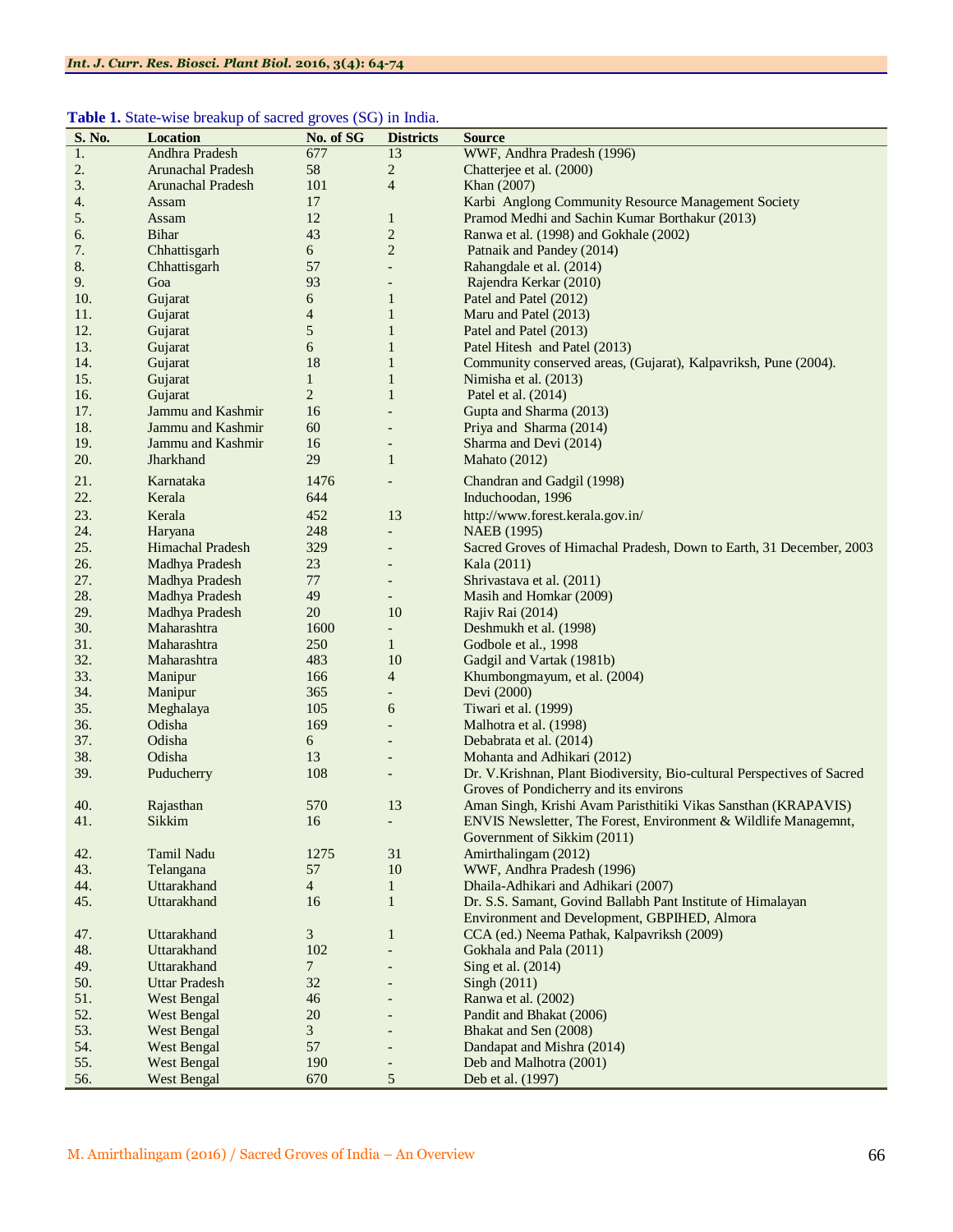A matter of serious concern is the steady erosion of traditional and cultural values among the local communities, which in turn, has adversely affected the preservation of these groves. It has already been seen that the traditional beliefs and taboos have played a vital role in maintaining these islands of biodiversity. However, the impact of modernization and education and growing disbelief in the traditional value systems among the local communities has impacted the preservation of the groves. Pressures of growing urbanization and industrialization, the need for roads and housing and other infrastructure has eaten into the area of the groves. However, a heartening feature is that the environmentally conscious communities and civil societies have taken up this cause in right earnest and the trend is being reversed.



Fig. 1: Distribution of sacred groves in India (Source: *cpreecenvis.nic.in*).

#### **Andhra Pradesh**

The sacred groves in Andhra Pradesh are known as Pavithravanams. A total number of 730 sacred groves have been documented till date. These Pavithravanas or sacred groves are dedicated to various local deities and also to Hindu gods and goddesses. Some of the deities to whom the sacred groves are dedicated are Shiva, Rudrakoteswara, Hanuman, Saraswathi, Thimmaraya swamy, Gangamma, Nagadevatha and Akkamma (WWF Andhra Pradesh, 1996).

Sacred groves in Andhra Pradesh are deteriorating at an alarming rate due to changes in religious beliefs and developmental pressures. Many temples associated with sacred groves have been modernised by removing the vegetation. Some of the species commonly found in the sacred groves of Andhra Pradesh are black plum*,*  tamarind*,* mango, jackfruit, neem, beechwood and pipal*.*  Some of the species have unique abilities such as nitrogen fixation etc. Such species are variously known as keystone species or functional groups.

#### **Arunachal Pradesh**

In Arunachal Pradesh, a few of the sacred groves managed by Lamas and the Mompa tribe, are attached to the Buddhist monasteries and they are called Gompa Forest Areas (GFAs). A total of 65 sacred groves have been documented so far. These sacred groves are dedicated to local deities such as Ubro or Ubram and Thouw-gew. Various ethnic groups of northeastern India have preserved and protected several forest patches and even individual trees or animals due to their traditional beliefs and respect for nature. These monasteries with sacred groves are mainly located in West Kameng and Tawang districts of the State; 58 GFAs were reported from these two districts and a few sacred groves from Lower Subansiri and Siang district of the state. Some of the species commonly found in the sacred groves of Arunachal Pradesh are banyan, pipal, ashoka, bela and harada (Khan et al., 2007).

#### **Assam**

Forest dwelling tribes such as Bodo and Rabha inhabiting the plains and foothills of Western Assam have the tradition of maintaining sacred groves which are locally called "Than". Dimasa tribes of the North Cachar hills in Haflong district of Assam call the sacred groves "Madaico". A total of 40 sacred groves have been documented so far. Shankara Deva, Sibrai, Alu Raja, Naikhu Raja, Wa Raja, Ganiyang- Braiyung and Hamiadao are the various deities to whom these sacred groves are dedicated. Vaishnav temples like "Shankara Deva Mathas" distributed all over the state of Assam also have sacred groves.

Giant bamboo, pear bamboo, pink banana, metico pepper, Indian smilax, Areca nut, sand paper tree and Devil"s cotton are some of the commonly found species. The identity of an area/village is often associated with plant resource either available in the area/village or importance to the people. There is a taboo on the groves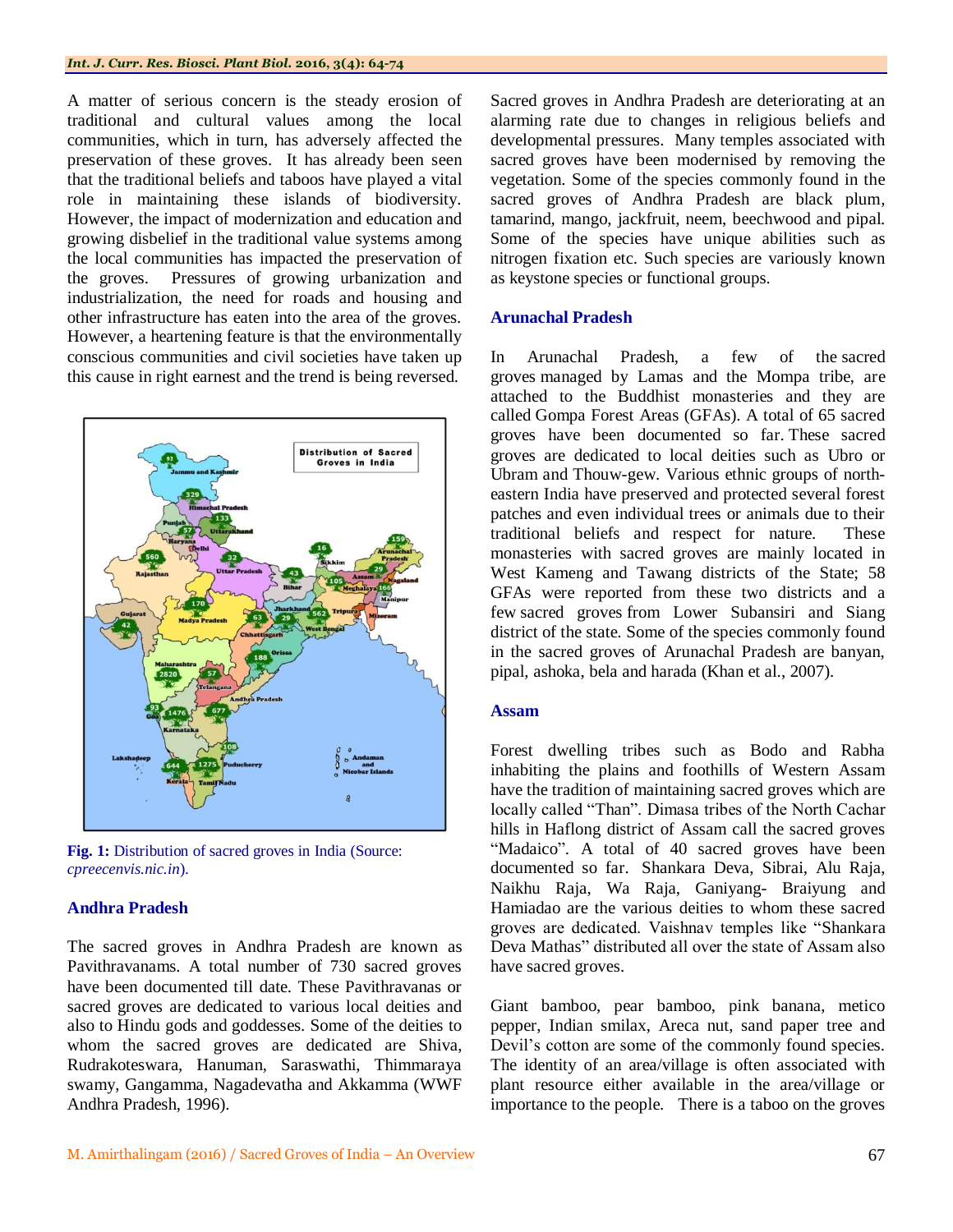on the killing of deer during the mating season and protection is extended to birds during the nesting period (Medhi and Borthakur, 2013).

#### **Bihar**

Although, there are several tribes among whom this tradition is present in Bihar, not much information is available about sacred groves in the State. The sacred groves in Bihar are locally known as Sarnas. A total of 43 sacred groves have been documented so far. Raksel, Darha, Marang-Baru, Jaher-Buri, Chandi, Dharti, Satbahini and Jaherera are some of the deities to whom these groves are dedicated (Mitra and Pal, 1994). Bamboos and sal trees are the most commonly found species in the sacred groves. Hatubongako or the village gods occupy the most significant place in the groves and they are regarded as the guardians of the village and their help is invoked in agricultural and other economic operations (Mishra, 2005).

# **Chhattisgarh**

In Chhattisgarh, the sacred groves are locally known as *Matagudi, Devgudi and Gaondevi.* A total of 600 sacred groves have been *found in the* Chhotanagpur region of the State. Some of the species commonly found in the sacred groves are sal, Indian gooseberry, bedda nut, Indian laurel, Indian frankincense tree, black myrobalan, Cuddapah almond, Indian butter tree and Axile wood*.*  Most of the groves are managed by the local community (ies) and owned by a group of families, or a clan. The community rituals are often synchronized with the blossoming of flowers of forest trees and different agricultural operations. These rituals reveal the close sense of harmony that exists between nature and tribal communities (Patnaik and Pandey, 1998).

# **Goa**

In Goa, sacred groves are known by various names such as Devrai, Devran or Pann. The best preserved sacred groves of Goa are situated in Keri village of Sattari. A total of 93 sacred groves have been documented so far. Durgah and Rashtroli are the deities to which the sacred groves are dedicated in Goa. Some of the species commonly found in the sacred groves are Ceylon oak, red silk cotton tree and pipal tree. The tribals of Goa-Gavda, Kunbi, Velip and Dhangar-gouli worship various forms of nature. They have a tradition of sacred cow, sacred goat, sacred banyan tree, sacred hill, sacred stone, sacred ponds and also sacred groves (Kerkar, 2010).

# **Gujarat**

Sacred groves are seen throughout Gujarat, having varied forms, cultural practices and belief systems. They are locally known as sacred groves and are called Oran Mata and Sadhay Pir. A total of 42 sacred groves have been documented so far (Patel, and Patel, 2012). Khodiyar mata, Oran Mata, Jhalai mata, Panch Krishna, Mahadev are some of the deities to whom these sacred groves are dedicated. The vegetation in the groves is highly varied viz. mangroves, fresh water swamps, or other tropical forest types. Cotton tree, Bengal quince, neem, mango, flame of the forest, sissoo, thorny staff tree, banyan and pipal are some of the most commonly found species in these groves. Sacred groves thus play an important role in the conservation of biodiversity, recharge of aquifers and soil conservation. It is strictly prohibited to cut or climb the trees and remove dead wood (Patel, 2004).

# **Haryana**

In Haryana, unlike in many other states, there is no generic name for sacred groves although the sites are protected for similar reasons. There is a lack of data regarding the number of sacred groves. Khetanath, Jairamdas, Shiv, Bala Sundari, Nao Gaja and Mani Goga Peer are the some of the deities to whom these sacred groves are dedicated. The common species found in these sacred groves are white pear, Mandarin, Bruisewort, garden violet, lac tree, elm, pipal, banyan and flame of the forest. The groves act as a repository for medicine and as a source of honey, fruits and water (Yadav et al., 2010).

# **Himachal Pradesh**

In Himachal Pradesh, the local myths and legends associated with sacred groves go a long way in preserving the forests from destruction. There are several groves dedicated to a particular deity called Dev Van or Devta Ka Jungle where one is not allowed to cut trees or even carry dry leaves outside the area. Bakhu Nag Devta, Ringarishi Devta (embodiment of an ancient sage) and Devi, are the deities to whom these sacred groves are dedicated. The common species found in these sacred groves are deodar, kail and oak with occasional spruce and silver fir. The thick forests provide a good habitat for leopards, barking deers, ghorals, black bears, hares, wolves and many more animals. There are about 10,000 temples in the state with well defined management committees and biradari panchayats (caste councils) and all the major deities in the state have their own groves.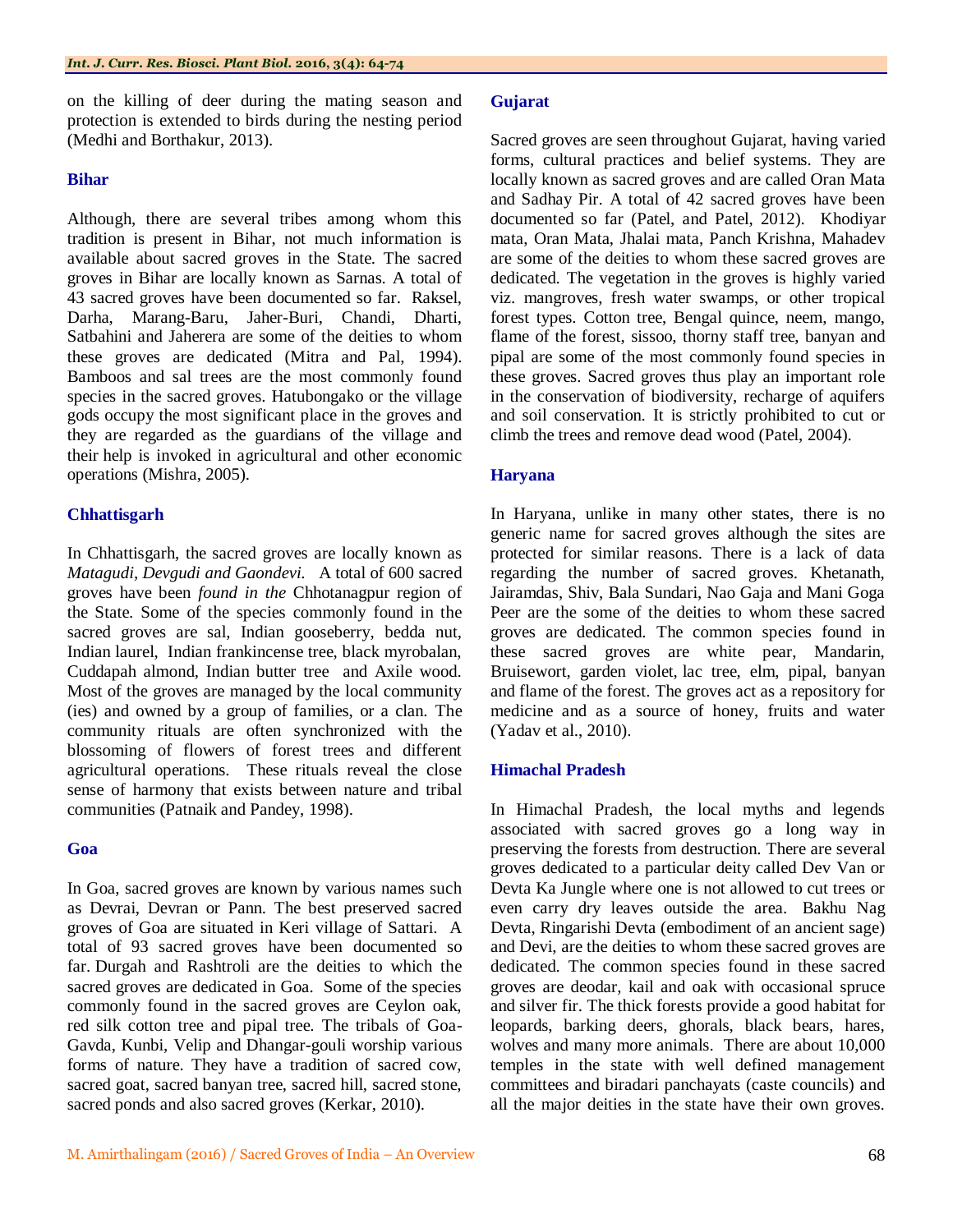Hence, the state can be called as the `land of deities and sacred groves' (Quarterly ENVIS Newsletter, Volume A-2, Oct.-Dec., 2006).

#### **Jammu and Kashmir**

Sacred groves are present all over Jammu and Kashmir, managed by religious bodies or management committees. The local names of the groves are known as Banis. A total of 76 sacred groves have been documented so far. Baba Roachi Ram, Bua Sjawati ji, Bua Dati ji, Lord Hanuman, Mata Vaishno Devi, Peer Baba and Raja Mandlik ji are some of the deities to whom these groves are dedicated. Some of the species commonly found in the sacred groves are mango, banyan, indian plum, mountain ebony, pipal, three-leaved caper, white fig, bengal quince and neem. The Shankaracharya sacred grove is a reserve forest being maintained for aesthetic and recreational purposes. In larger groves, normal forestry operations are carried out and the income goes to the shrine. Small groves are highly protected and to remove anything from the grove is a taboo. People living around the groves voluntarily protect them (Sharma and Devi, 2014).

# **Jharkhand**

The tribals of Jharkhand worship their sacred groves known as sarnas. A total of 29 sacred groves have been documented so far. A sarna is a cluster of trees where the adivasis would worship in various occasions. Such a grove (among many others) must have at least five saal (*Shorea robusta*) trees (also known as *sorjum),* held very sacred by the tribals. Non-tribal Hindus also worship in such sarnas in many villages of Jharkhand. They call them mandar**.** Some of the species commonly found in the sacred groves are Indian black plum, Indian plum, white marudah, tulasi, indian gooseberry, neem, mango, Malabar nut, thorn apple, sal and champak. The *sarhul* festival is celebrated in the *sarhul sarana.* The festival is celebrated when the sal trees start flowering (Mahato, 2014).

# **Karnataka**

The most notable community conserved areas of Karnataka are its sacred groves. They vary in terms of size, ownership patterns and also with respect to the vegetation. The groves in the state broadly come under two classes: Smaller groves or Kans (These are entirely protected) and Larger groves or Devarkadu/Devarkan (These groves also function as a resource forest, offering both sustenance and ecological security) (Chandran and Ramachandran, 2014). A total of 1476 sacred groves

have been documented in Karnataka. Jatakappa, Bhutappa and Choudamma, Mailara, Bhairava and Govardhan are some of the deities to whom these groves are dedicated. The following species are commonly found in the sacred groves of Karnataka – Crab's eye, Sage leaved alangium, neem, pipal, pithraj tree and powder-puff. These sacred groves are rich in biodiversity due to the unique management and ownership of the sacred groves. A unique feature is the offering of terracotta icons of hounds in the groves of Kodagu (Kushalappa, 2014).

#### **Kerala**

The sacred groves in Kerala are locally known as Ayyappan kavu or Sastham kavu, Bhagavathi kavu or Amman kavu, Vanadevatha and Cheema or Cheerumba depending upon the ownership and the deities to whom these groves are dedicated. A total of 644 sacred groves have been documented so far in Kerala. Sastha, Bhagavathi, Sarpa kavu, Amman, Kamaljai, Mariai, Bhavani, Bhagvati and Tathawade are the deities to whom these groves are dedicated. The following species are commonly found in the sacred groves - White dammar, Night-flowering jasmine, black varnish tree, Niepa bark tree, Santa Maria tree, Ceylon Ironwood and Tamarind etc. Serpent worship is an important feature of the sacred groves in the State. A new species of a leguminous climber *Kunstleria keralensis*, has been reported from one of the sacred groves of Kerala (Induchoodan, 1996).

# **Madhya Pradesh**

Madhya Pradesh is one of the tribal dominated states in Central India (19.9%). A large number of plants are conserved in the sacred groves commonly known as Deogudi /Sarnas.In Madhya Pradesh there are about 101 sacred groves. Bursung, Pat Khanda, Ganganamma, Mahadev, Bhandarin mata and Danteshwari mata are some of the deities to whom these groves are dedicated. The following species are commonly found in the sacred groves -Indian butter tree, banyan, peepal, calotrop, indian mesquite, bengal quince, flame of the forest, khakan and sal tree. The tribals believe that if the plants are not maintained properly or are destroyed, natural calamity will ruin their clan (Rajiv Rai, 2014).

#### **Maharashtra**

In Maharashtra, sacred groves are found in tribal as well as non-tribal areas. The sacred groves in the western part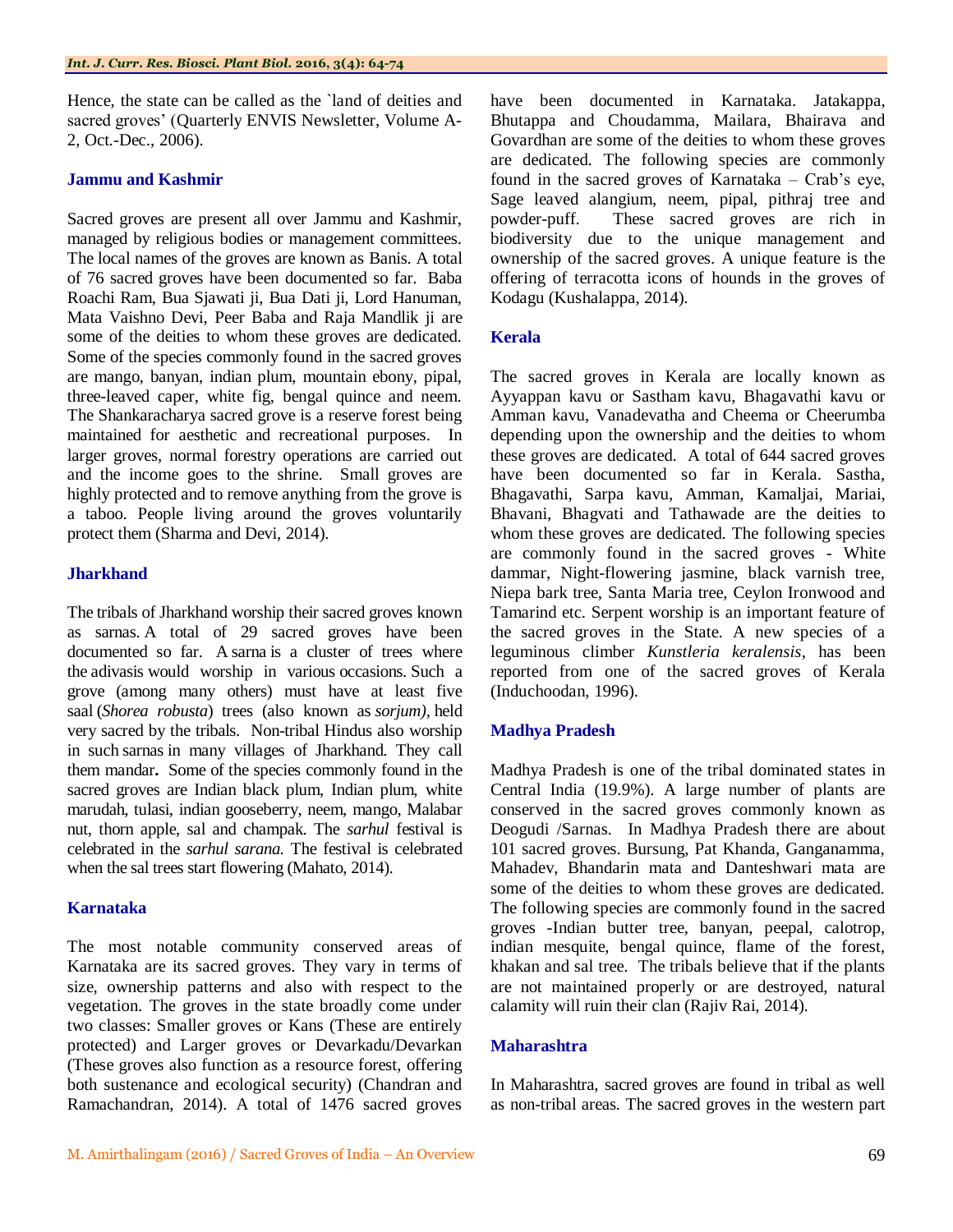are called Devrai or Devrahati, whereas in the eastern part the Madiya tribals call it Devgudi. A total of 2820 sacred groves have been documented in Maharashtra (Deshmukh, 1999). Maruti; Vaghoba, Vira, Bhiroba, Khandoba and Shirkai are some of the deities to whom these groves are dedicated. The following species are commonly found in the sacred groves of Maharashtra - portia tree, casuarina, silk cotton tree, indian laurel, indian elm, bead tree, Indian butter tree, turmeric and Japanese ginger. The felling of timber and the killing of animals in the sacred groves is taboo. Sacred groves form an important landscape feature in the deforested hill ranges of the Western Ghats of Maharashtra (Ghate, 2014).

# **Manipur**

The worshipping and protection of forests called "Umanglai" because of their associated deities are still practiced by the modern Manipuris preserving the ancient tradition till date. These groves are locally known as Gamkhap and Mauhak (sacred bamboo reserves). A total number of 166 sacred groves have been recorded in Manipur. Umanglai, Ebudhou Pakhangba, Konthoujam Lairembi, Chabugbam and Chothe Thayai Pakhangba are some of the deities to whom these groves are dedicated. There are also forest belts that are protected as sacred around the habitations called as Gamkhap. Gangte tribals are also having small reserves of bamboo called mauhak. Extraction of bamboo shoots from mauhak is totally prohibited.

Ecologically valuable species like siris and cluster fig, which conserve high amounts of nitrogen, phosphorous, magnesium and calcium in their leaves are found in several sacred groves of Manipur. Keystone species contribute to the maintenance of biodiversity and culture. There are about 16 sacred species found in different sacred groves of Manipur along with their associated religious beliefs and taboos (Khumbonmayum, 2004).

# **Meghalaya**

The sacred groves in Meghalaya are known as Law Lyngdoh, Law Niam" and Law kyntang" depending on the places where they are located. A total of 101 sacred groves have been documented so far in Meghalaya. Ryngkew, Basa, labasa are some of the deities to whom these groves are dedicated. The commonly found plant species are bamboo, needle wood*,* Indian birch, white pear, royal robe, balsum of peru*,* phurse champ*,* lac tree and plot's elm. A number of perennial streams originate from 58 of these groves. These groves are considered as

one of the most biodiversity rich areas. Ancestral worship is traditionally performed in the sacred groves. In forested areas, the focus of worship is on ancient monoliths (Tiwari et.al., 1999).

# **Mizoram**

For the Mizos, the sacredness of the plants is the reflection of the unity of life in nature and generates a sense of communion with the divine as the centre and source of life. These sacred groves vary in size from a few hectares to few hundred hectares and are an invaluable repository of genetic diversity. Each Mizo village has its own sacred groves known as Ngawpui. They also have bamboo reserves called mawmund in Sialkal region of northeastern Mizoram (Malhotra, 1990; Gokhale et al., 1998). The sacred groves are a natural habitat of streams, rocks, hills, plants and trees. The sacredness of the trees is an important facet of the religious, cultural and economic life of the Mizo people. They have preserved the valuable genetic resources and species which have provided a base for re-afforestation programmes.

Mizo tribals have safety reserves and supply reserves around the villages. These safety forests are a continuation of the sacred groves of the pre-Christian period (Joshi and Gadgil, 1991). However, the conversion of the Mizos to Christianity has had an adverse impact on the sacred groves since many of them have been felled to make room for the construction of churches. Having said that, it must also be admitted that even after their conversion to Christianity, the Mizo tribes have continue to respect the ancient cultural practices and taboos in connection with the sacred groves.

# **Odisha**

The institution of sacred groves in the state is recognized by various names such as Jahera, Thakurnama, etc. Around 169 sacred groves have been reported from Odisha. Jhakeri, Gram Siri, Gossa Pennu, Pitabaldi, Loha Penu, Gaisri and Pat Baram are some of the deities to whom these groves are dedicated. The commonly found plant species are sal, mango, dumri, senha, arabian jasmine, bengal quince, billy goat-weed, axile wood, neem, pig weed and silk cotton tree etc. The unique biodiversity character has been reflected by harbouring many medicinal plants, roots, fruit trees and creepers (like siari), shrubs along with many faunal types including various resident birds, reptiles and wild animals (Malhotra et al., 2011).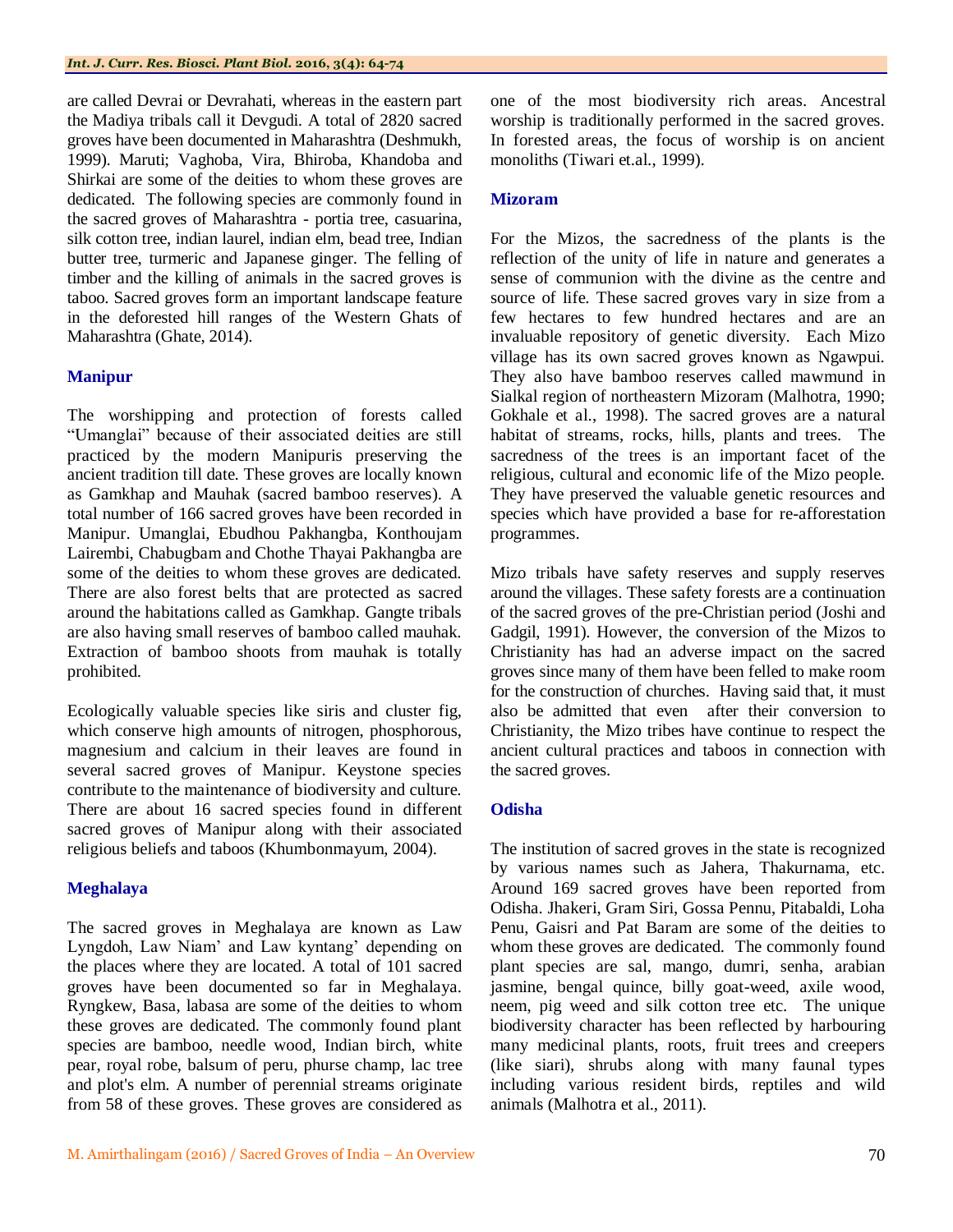#### **Puducherry**

The sacred groves in Puducherry are locally known as "Kovil Kadugal" and "Ayyappan Kavu". Around 123 patches of sacred groves varying in size from 0.2 to 5.0 ha around the temples have been identified in the Union Territory of Puducherry. Aiyanar, Pachaivazhiamman, Poraiyathamman, Pachai-vazhiamman, Celliamman, Kaliamman and Maduraiveeran are some of the deities to whom these groves are dedicated. The commonly found plant species are lebbek tree, Indian atalantia, neem, caper bush, bush plum, Indian-laburnum, Indian black plum and jackal coffees. These sacred groves are often dedicated to local spirits or deities and as such the people attach sanctity to them. Religious practices and cultural traditions have been spun around them to deter people from exploiting the biodiversity contained within them (Ramujam et al., 2007).

#### **Punjab**

In Punjab, Chatpat Nath Ji and Chatpat Bani are the deities to whom the sacred groves are dedicated. Sacred groves in Punjab have species of native trees along with thick under storey vegetation comprising of several medicinal plants, herbs and grasses (Jerath, 2014).

#### **Rajasthan**

Sacred groves are found all over Rajasthan and are called by various names such as Vani in Mewar, Kenkri in Ajmer, Oran in Jodhpur, Bikaner and Jaisalmer, Shamlat deh and Devbani in Alwar. A total of 560 sacred groves have been documented so far in Rajasthan. Garvaji, Bharthariji, Naraini Mata, Peerbaba, Hanumanji and Naharsakti Mata are the deities to whom these groves are dedicated. The commonly found plant species are Cutch tree, Indian mesquite, mukul myrrh tree, salvia leaved cross berry, Indian tree of heaven, neem, Indian plum, banyan and pipal. The tradition in Rajasthan is an ideal example of support of the tradition for ecosystem services. The resources in the groves are used in a controlled fashion or only in case of emergency. The Gurjar people of Rajasthan have a unique practice of neem (*Azadirachta indica*) planting and worshipping it as the abode of God Devnarayan (Aman Singh, 2014).

# **Sikkim**

Sacred groves in Sikkim are attached to Buddhist monasteries. They are called Gumpa Forest Areas (GFA) and are managed by Lamas. A total of 56 sacred groves

spread over 4 districts have been documented. Cho Chuba, Loki Sharia, Guru Padmasambhava and Rolu Devi Than are the deities to whom these groves are dedicated. The commonly found plant species are Cupressus, silver oak, tooni, thotnay, aiselu, tusare, like sanu khari and ruk saro. The highlands of Demojong below the Khangchendzonga peak are the most sacred site for the Sikkimese Buddhists. Any human activity here is believed to spell disaster for the region (The Forest, Environment & Wildlife Management Department, Government of Sikkim, 2011).

#### **Tamil Nadu**

In Tamil Nadu, almost every village has a sacred grove. These groves range in size from 1 acre to 500 acres. The sacred groves in Tamil Nadu are known as Koil Kadu, Swami Thopu or Swami Sholai. The deities associated with the groves are Aiyanar, Sastha, Muneeswaran Karuppuswami, Vedappar, Andavar and Amman**.** A total of 1261 groves have been reported in Tamil Nadu. The groves are the repositories of medicinal plants. Commonly found species in the plain groves are species such as crab's eye, white babool, Siris, white cutch tree, Indian persimmon and ebony; in the coastal groves are the wild lime, iron wood tree, alangium, capper bush, indigo wodier; in the groves of the Eastern Ghats: Indian mesquite, east Indian walnut, poison nut, tamarind, ebony, persimmon; and in the groves of the Western Ghats: kurinji, white marudah, cycas, rudraksha, Indian black plum, champak and rosewood.

Once a year, a festival is held in the grove. Pongal is prepared for which dry twigs from the grove are used. Apart from this, twigs and branches of the groves cannot be plucked or made use of. It is mandatory that the grove is always kept clean; one is not allowed to urinate or defecate within the grove. The characteristic feature of sacred groves in Tamil Nadu is the offering of terracotta figures. Terracotta plays a major role, representing the powers of renewal inherent in the earth, and all the deities and votive offerings are made of clay. People make offerings of terracotta horses to Ayyanaar, the village *kaaval kaaran* (watchman) at the shrine of the mother Goddess. The horses are offered to him to go around the village in order to guard it (Amirthalingam, 2012).

# **Uttarakhand**

The sacred groves in Uttarakhand are locally known as Deo Bhumi and Bugyal (sacred alpine meadows). A total of 126 sacred groves have been documented so far.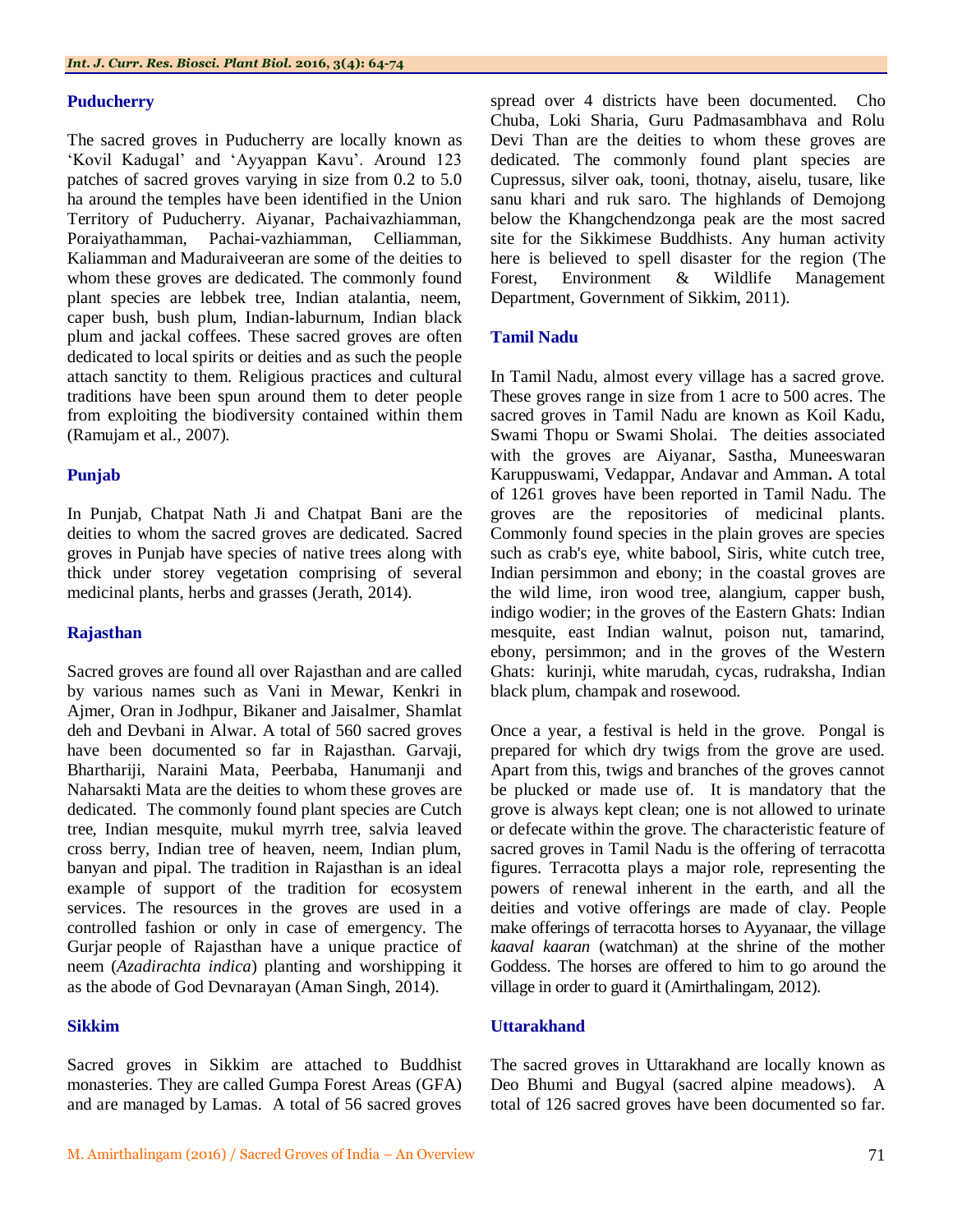Chandrabadni Devi, Hariyali Devi, Kotgadi Ki Kokila Mata, Pravasi Pavasu Devata, Devrada and Saimyar are the deities to whom these groves are dedicated. The commonly found plant species are turnip-root chervil, Himalayan cedar, Sanjeevani, Indian barberry, Himalayan firethorn and Indian valerian. The unique features of sacred groves include the sacred Natural Site (SNS), Management system, the taboo system, festivals, dominant vegetation and service provided by the groves.

Sacred Natural Sites (SNS) can be defined as natural areas that carry a spiritual significance for indigenous peoples and communities. They are revered as places of worship and remembrance. Entering these sites is usually governed by the membership of a particular community that guards and protects these sites. These sites have managed to withstand the onslaught of modernization and encroachment and have largely been preserved in their original state for a period of hundreds of years. It should also not be forgotten that these natural areas have played a vital role in preserving ethnic identities and ensuring the continuity of traditional beliefs and customs (Singh et al., 2014).

# **Uttar Pradesh**

Sacred groves are locally known as Dev Van and Van in Uttar Pradesh. So far 32 traditional sacred groves have been identified in the forest areas. Samay Than, Vansatti Devi, Bhairav Baba, Phoomati Mata, Shiva, and Ram Janaki are the deities to whom these groves are dedicated. The commonly found plant species are neem, golden shower tree, bird lime tree, East Indian rosewood, banyan, cluster fig, pipal, Indian elm, Ceylon ironwood and India jalap. The sacred groves of Uttar Pradesh hold special significance in improving the soil fertility through biomass build-up, efficient nutrient cycling, conserving soil moisture and providing a deeply penetrating root system with soil-binding properties (Singh, 2011).

# **West Bengal**

In West Bengal sacred groves are known as Gramthan, Haritan Sabitritan, Jahera, Deo Tasara and Mawmund. A total of 505 sacred groves have been reported so far in West Bengal. Sitala, Garam, Manasa, Devimani (lady of the grove) and Makali are the deities to whom these groves are dedicated. The commonly found plant species are sal tree, bamboo, mango, Indian butter tree, neem, white mardah, wild date palm, narrow-leaved Indian mulberry and trumpet flower tree.

The institution of sacred groves is associated with a range of oral narratives and belief systems. Most of these groves are very small, generally less than an acre. No biomass is harvested from them. Bamboo groves are found in Jalpaiguri and Cooch Behar districts. These make up a unique social means to prevent intra-group conflicts and violation of the traditional ethos by infringements by outsiders. The sacred grove represents the unique fragments of the respective species gene pool (Deb, 2008).

# **Conclusions**

The sacred groves can be justly described as the "lungs" of the country. The sacred groves are inextricably linked with the cultural and economic life of the local communities. The age old cultural and religious traditions of various groups of people have helped to preserve and protect these hotspots of biodiversity and ensure that they do not fall prey to the insatiable demands of industrialization, urbanization and the need to create infrastructure. The sacred groves, on their part, have fulfilled their role by sustaining the economic, medicinal and religious needs of the local communities who depend upon them. They abound in rich biodiversity and are home to various rare and endangered plant and animal species that have great medicinal value. These green oases of trees, shrubs, herbs and climbers play a vital role in maintaining the ecosystem and ecological balance.

Many species that have become extinct in other parts of the country are well preserved in these groves. These areas also provide natural habitat, water, and nesting sites for many species of wildlife and birds. They also act as a gene bank of various plants and animals, thus ensuring that these species do not become extinct. In short, one may conclude that these groves are a vital part of the life support system of our planet, since they ensure that we get clean air to breathe, wholesome food and medicinal supplies and clean water to drink not only for human beings but also for the innumerable species that abound on this earth.

# **Conflict of interest statement**

Authors declare that they have no conflict of interest.

# **Acknowledgement**

I wish to express my gratitude to Dr. Nanditha Krishna, Honorary Director of C.P.R. Environmental Education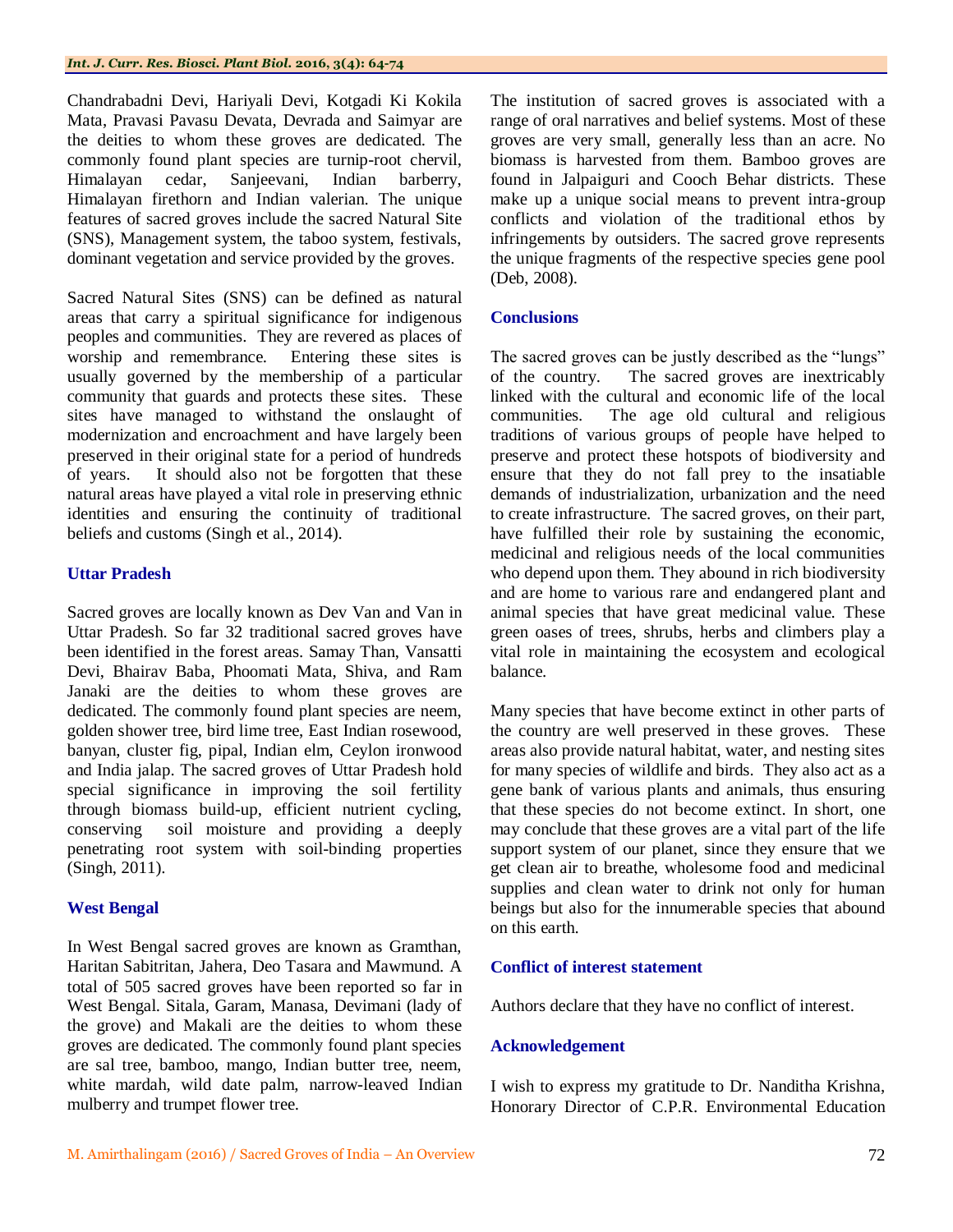Centre for her constant encouragement which led me to deepen my interest in the study of the sacred groves of India.

#### **References**

- Amairthalingam, M., 2012. Sacred Groves of Tamil Nadu and their Management. Forest Department, Government of Tamil Nadu, Chennai.
- Aman Singh, 2014. Sacred groves of Rajasthan. In: Sacred Groves of India – A Compendium (Eds.: Nanditha Krishna, Amirthalingam, M.). C.P.R. Environmental Education Centre, Chennai. pp.359-365,
- Chandran, M.D.S., Ramachandra, T.V., 2014. Salvaging sacred groves -The imperiled museums of Indian culture and biodiversity. In: Sacred Groves of India – A Compendium (Eds.: Nanditha Krishna, Amirthalingam, M.). C.P.R. Environmental Education Centre, Chennai. pp.175-186.
- Deb, D., 2008. Joint forest management. In: Status of Environment in West Bengal: A Citizens' Report (Ed.: Ghosh, A.K.). ENDEV Society for Environment and Development, Kolkata. pp.96-104.
- Deshmukh, S., 1999. Conservation and Development of Sacred Groves in Maharashtra – Final Report of the world Bank Aided Maharashtra Forestry Project, BNHS, Mumbai. 289p.
- Ghate, V., 2014. Maharashtra: Unique plant diversity of sacred groves. In: Sacred Groves of India – A Compendium (Eds.: Nanditha Krishna, Amirthalingam, M.). C.P.R. Environmental Education Centre, Chennai. pp.283–293.
- Gokhale, Y., Velankar, R., Subash Chandran, M.D., Gadgil, M., 1998. Sacred woods, grasslands and water bodies as self-organized systems of conservation. In: Conserving the Sacred for Biodiversity Management (Eds.: Ramakrishnan, P.S., Saxena, K.G., Chandrashekara, U.M.) Oxford and IBH Publishing Co., New Delhi, pp.365-398.
- Induchoodan, N.C., 1996. Ecological Studies of the Sacred Groves of Kerala. Ph.D. Thesis, Central University of Pondicherry, India.
- Jerath, N., 2014. Socio-Cultural and Religious Practices in Biodiversity Conservation in Punjab. In: Ecological Traditions of India, Vol. VIII, Punjab (Ed.: Nanditha Krishna). C.P.R.Environmental Education Centre, Chennai and ENVIS Centre – www. Cpreecenvis.nic.in. pp.9-24.
- Joshi, N.V., Gadgil, M., 1991. On the role of refugia in promoting prudent use of biological resources. Theor. Popul. Biol. 40, 211-229.
- Kerkar, R., 2010. Ecological Traditions of Goa. C.P.R. Environmental Education Centre Chennai. pp.77-94.
- Khan, M. L., Khumbongmayum, A.D., Tripathi, R. S., 2008. The sacred groves and their significance in conserving biodiversity-an overview. Int. J. Ecol. Environ. Sci. 34(3), 277-291.
- Khumbongmayum, A.D., Khan, M. L., Tripathi, R. S., 2004. Sacred groves of Manipur – ideal centres for biodiversity conservation. Curr. Sci. 87(4), 430-433.
- Kushalappa, C.G., 2014. Devarakaadu Sacred forests of Kodagu District, Karnataka. In: (Eds.: Nanditha Krishna, Amirthalingam, M.). C.P.R. Environmental Education Centre, Chennai. pp.167-174.
- Mahato, A.K.R., 2014. Jharkhand: Cultures of the indigenous communities of Chhotanagpur Plateau - their role in biodiversity conservation. In: (Eds.: Nanditha Krishna, Amirthalingam, M.). C.P.R. Environmental Education Centre, Chennai. pp.163-166.
- Malhotra, K .C., Shashi Stanley, Hemam, N.S., Ketaki Das, 2011. Biodiversity Conservation and ethics: Sacred groves and pools. In: Ecological Traditions of India, Vol. VII, Odisha (Ed.: Nanditha Krishna). C.P.R.Environmental Education Centre, Chennai and ENVIS Centre – www.cpreecenvis.nic.in. pp.77-87.
- Malhotra, K. C., 1990. Supply and Safety forests in Mizoram. Abstract, Vth International Conference on Ecological Sciences, 439, Yokohama.
- Malhotra, K.C., 1998. Anthropological dimensions of sacred groves in India: An overview. In: Conserving the Sacred for Biodiversity Management (Eds.: Ramakrishnan, P.S., Saxena, K.G., Chandrashekara, U.M.) Oxford and IBH Publishing Co., New Delhi. pp.423-438.
- Medhi, P., Borthakur, S.K., 2014. Sacred groves and sacred plants of the Dimasas of North Cachar Hills of Northeast India. Afr. J. Plant Sci. 7(2), 67-77.
- Mishra, A., 2005. A draft Report Biodiversity and Action Plan for Bihar. Kalpavriksh, Pune. pp.169-170.
- Mitra, A., Pal, S., 1994. The spirit of the sanctuary. Down to Earth, January 31.
- Patel, H. R., Patel, R.S., 2012. Study of sacred groves and sacred plants of R.D.F. Poshina forest range of Sabarkantha District, North Gujarat, India. Life Sci. Leaflet. 5, 11-16.
- Patel, P. K., 2004. Floristic study on Saraswati River from Mukteshwar to Patan District with Ethnobotanical aspects. Ph.D. Thesis, H.N.G. University, Patan.
- Patnaik, S., Pandey, A., 1998. A study of indigenous community based forest management system: Sarna (Sacred Grove). In: Conserving the Sacred for Biodiversity Management (Eds.: Ramakrishnan, P.S., Saxena, K.G., Chandrashekara, U.M.) Oxford and IBH Publishing Co., New Delhi. pp.315-321.
- Rai, R., 2014. Sacred groves in tribal pockets of Madhya Pradesh and plants conserved by ethnic communities in conservation of biodiversity. In: Ecological Traditions of Madhya Pradesh, Vol. IX (Ed.: Nanditha Krishna). C.P.R. Environmental Education Centre, Chennai & ENVIS Centre – [www.cpreecenvis.nic.in.](http://www.cpreecenvis.nic.in/) pp. 80-96.
- Ramanujam, M.P., Ganesan, T., Kadamban, D., Kumarvelu, G., Devaraj, P., 2007. Flora of Sacred Groves of Puducherry Region (A Pictorial Guide). Forest Department Government of Puducherry, Puducherry.